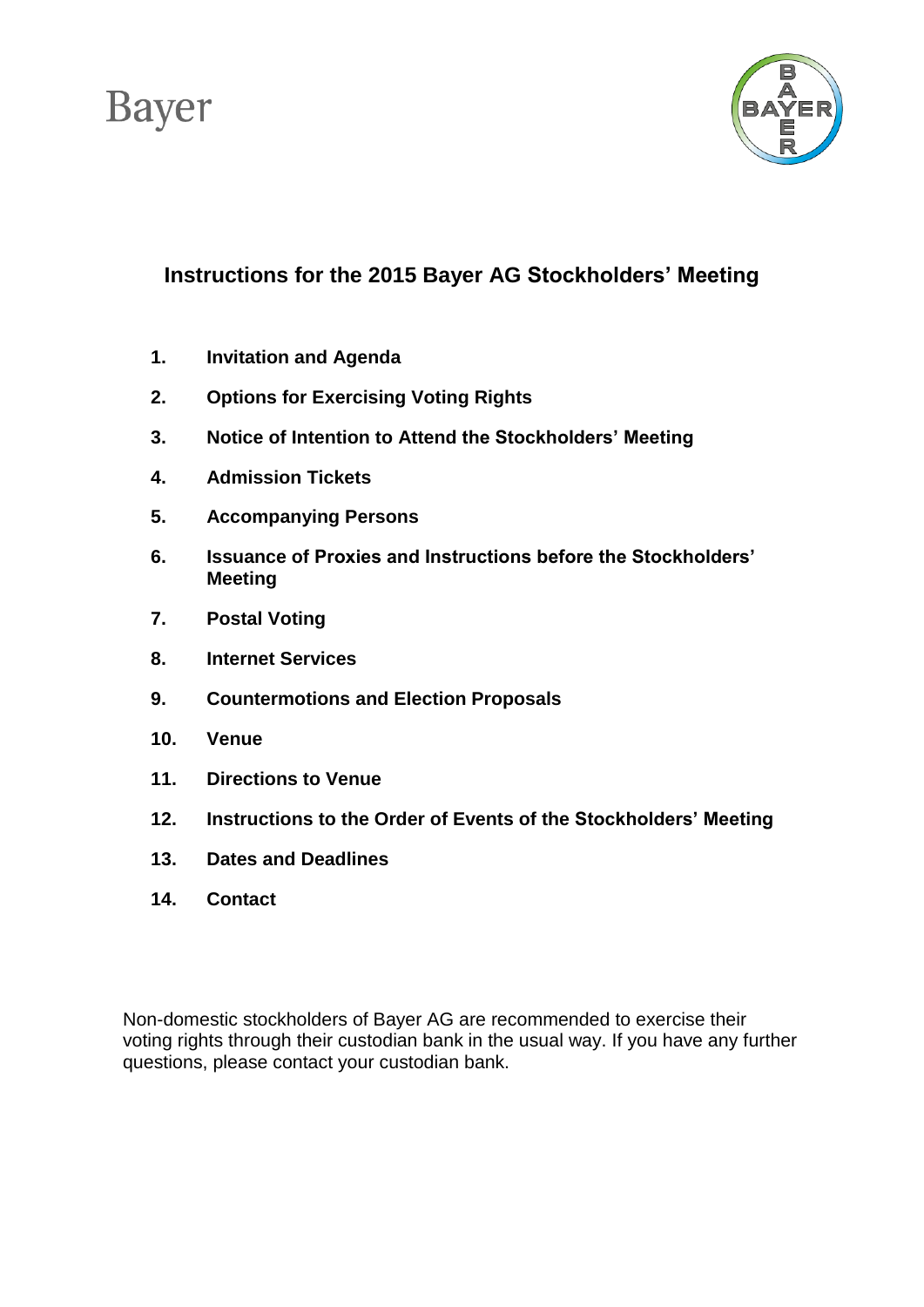### **1. Invitation and Agenda**

On March 27, 2015, the invitation to the 2015 Bayer AG Annual Stockholders' Meeting was published in the federal gazette. This year's agenda comprises the following points:

- 1. Presentation of the adopted annual financial statements and the approved consolidated financial statements, the Combined Management Report, the report of the Supervisory Board, the explanatory report by the Board of Management on takeover-related information, the proposal by the Board of Management on the use of the distributable profit for the fiscal year 2014, and resolution on the use of the distributable profit
- 2. Ratification of the actions of the members of the Board of Management
- 3. Ratification of the actions of the members of the Supervisory Board
- 4. Supervisory Board Election
- 5. Amendment of the Object of the Company (Section 2, Paragraph 1 of the Articles of Incorporation)
- 6. Election of the Auditor of the financial statements and for the review of the half-yearly financial report

### The complete agenda is available on the internet at

[www.bayer.com/stockholders-meeting.](http://www.bayer.com/stockholders-meeting)

At the end of April, stockholders entered in the share register will receive the invitation to the Annual Stockholders' Meeting as well as the documents for giving notice of intention to attend, ordering admission tickets, postal voting and granting of proxies and instructions. The first distribution to stockholders entered in the share register on April 21, 2015 will take place beginning April 29, 2015. The main distribution may require a number of days depending on quantity. A subsequent distribution is planned for May 13, 2015 for stockholders who were entered into the share register between April 22, 2015 and May 12, 2015. Stockholders who are entered into the share register after Mai 12, 2015 will not receive a separate invitation to the Stockholders' Meeting.

Stockholders who have already agreed to the Annual Stockholders' meeting documents being sent by e-mail will receive an e-mail with the Notice of Meeting as an attachment at the e-mail address they specified.

# **2. Options for Exercising Voting Rights**

It is very important to us that a large proportion of the capital stock is being represented at the Stockholders' Meeting, as this is the only way to ensure that resolutions are supported by the greatest possible number of stockholders. Voting rights may be exercised in various ways:

- by attending the Stockholders' Meeting in person;
- by appointing one of the proxies designated by the company, to whom you may then issue instructions for the exercise of your voting rights;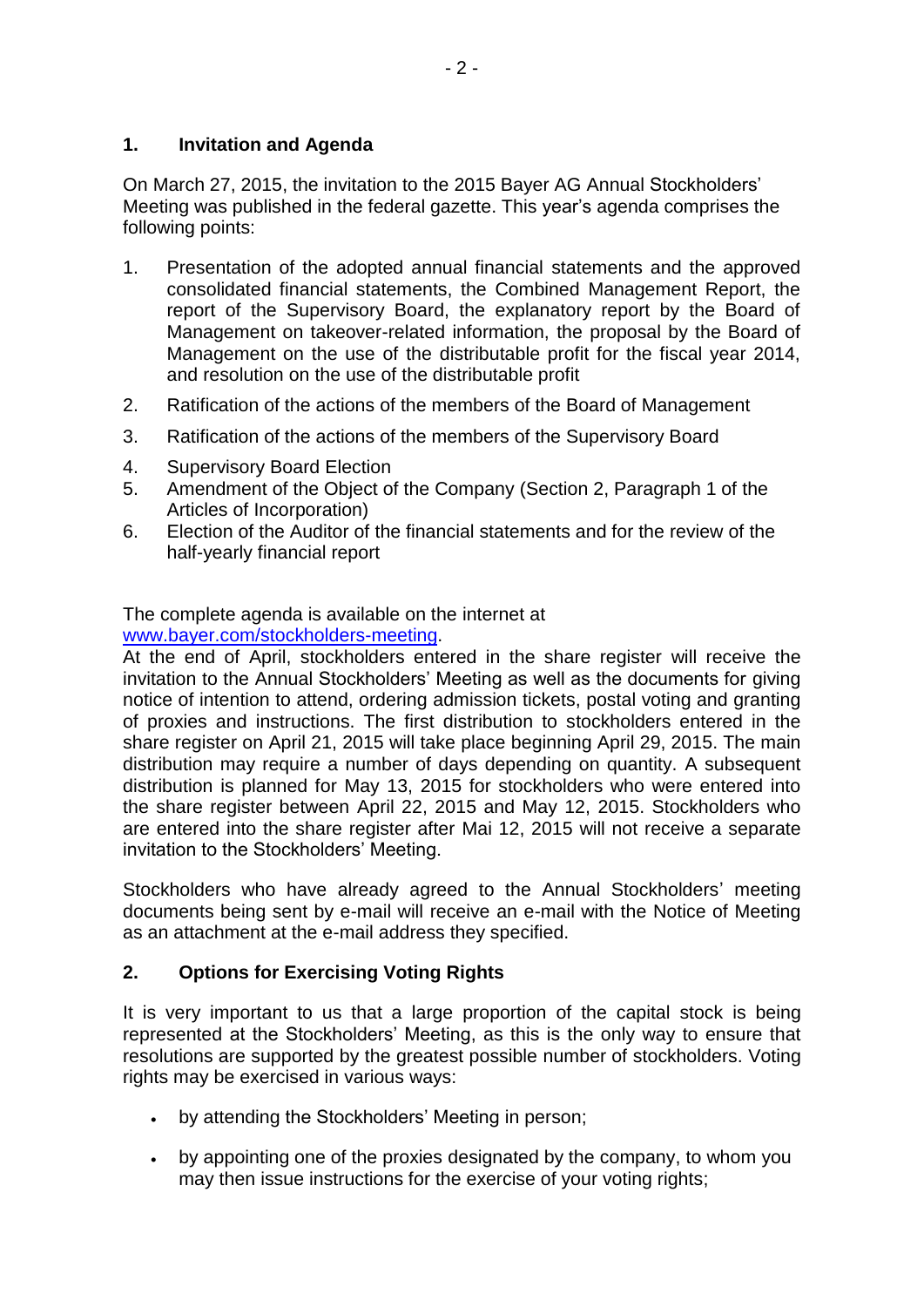- by appointing a proxy of your choice to exercise your voting rights at the Stockholders' Meeting or
- by postal vote.

Only those stockholders who are registered as such in the share register on the day of the Stockholders' Meeting and have provided timely notice of their intention to attend are entitled to attend the Stockholders' Meeting and exercise their voting rights. The number of shares listed in the share register on the day of the Stockholders' Meeting is determinative for the exercising of voting rights. For technical reasons, no changes will be performed in the share register in the period between May 21, 2015 until and including May 27, 2015. Therefore, the entry status in the share register on the day of the Stockholders' Meeting is the status after the last change on May 20, 2015, 24.00 hours.

### **3. Notice of Intention to Attend the Stockholders' Meeting**

In order to participate in the Stockholders' Meeting and exercise voting rights, stockholders must not only be entered in the share register but must also give timely notice of their intention to attend. The completed attendance form must be received by the Company not later than 24.00 hours on May 20, 2015 (technical record date). Receipt of the notice is determinative.

The attendance form should be sent to the following address:

Bayer Aktiengesellschaft Aktionärsservice Postfach 14 60 61365 Friedrichsdorf Germany Telefax: +49 (0)69-2222-34280 e-mail: bayer.hv@rsgmbh.com

Please make allowance for postal delivery times and send your notice early.

The attendance form sent together with the invitation to the Stockholders' Meeting to stockholders entered in the share register can be used to give notice of intention to attend. A sample attendance form can be viewed at [www.bayer.com/stockholders-meeting](http://www.bayer.com/stockholders-meeting) (please do not use this form). It is also possible to provide notice of intention to attend electronically via the Stockholders Portal AGM Service. [www.stockholders-portal.bayer.com](http://www.stockholders-portal.bayer.com/) leads to the respective password-protected internet site. The Stockholders' Meeting Service on the internet will be available from April 29, 2015. Further details can be found in Section 8, "Internet Services."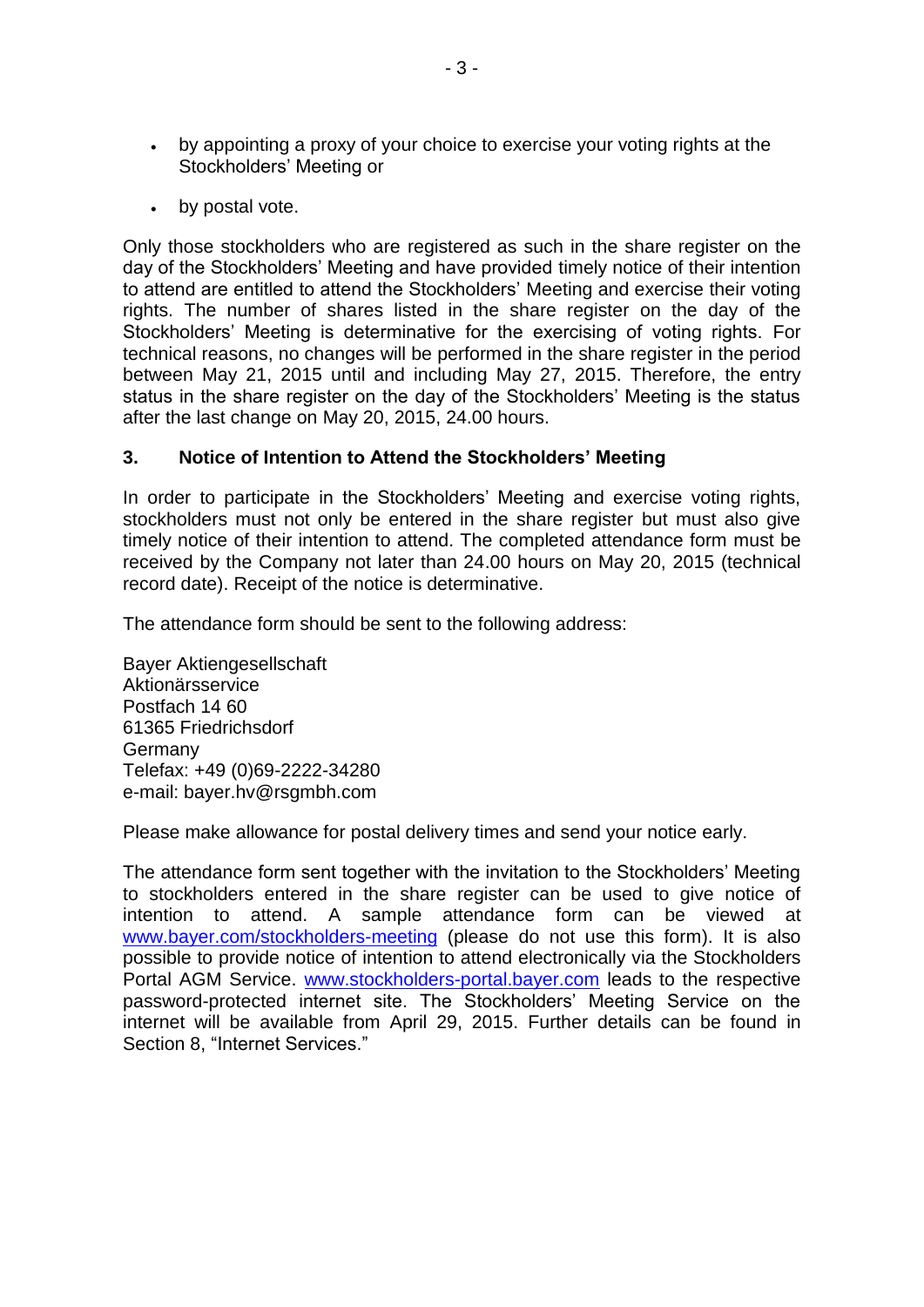### **4. Admission Tickets**

An admission ticket is required for personal attendance at the Stockholders' Meeting. The ticket allows the holder to pass through the entry control points.

Admission tickets can be ordered using the attendance form by post, fax or online via the Stockholders Portal AGM Service (see Section 8 "Internet Services"). A maximum of two admission tickets will generally be issued for each stockholder entered in the share register. When ordering two admission tickets, stock holdings and voting rights will be allocated to both tickets to maximum equality.

Where more than one person can assert rights to a share, the right of attendance at the Stockholders' Meeting and the exercise of voting rights can only be asserted by a group representative.

Admission tickets can also be ordered directly for a proxy.

The attendance form can be sent by post in the postage-paid envelope or by fax to the above address.

Please consider postal delivery times and send your completed attendance form and, if applicable, the proxy declaration in good time.

Dispatch of tickets will begin on May 4, 2015.

On the day of the Stockholders' Meeting, the admission ticket can be exchanged for a voting card booklet at the voting card counter. The stockholder is thereby registered as present and entitled to vote.

If a stockholder or his/her appointed proxy has provided timely notice of intention to attend but has not received the admission tickets ordered, he/she can still participate in the Stockholders' Meeting. If the admission ticket has been issued but not delivered in time, the stockholder or appointed proxy will have been entered in the attendance register. This entry can be verified and a replacement admission ticket can be issued if necessary at the special counter in the admission area.

#### **5. Accompanying Persons**

The Stockholders' Meeting is basically intended only for stockholders or their proxies.

We recommend that stockholders wishing to bring an accompanying person to the Stockholders' Meeting order two admission tickets to be issued in their name and then transfer one of the tickets to the accompanying person by appointing that person as proxy. This can be done by completing the form on the reverse of the admission ticket.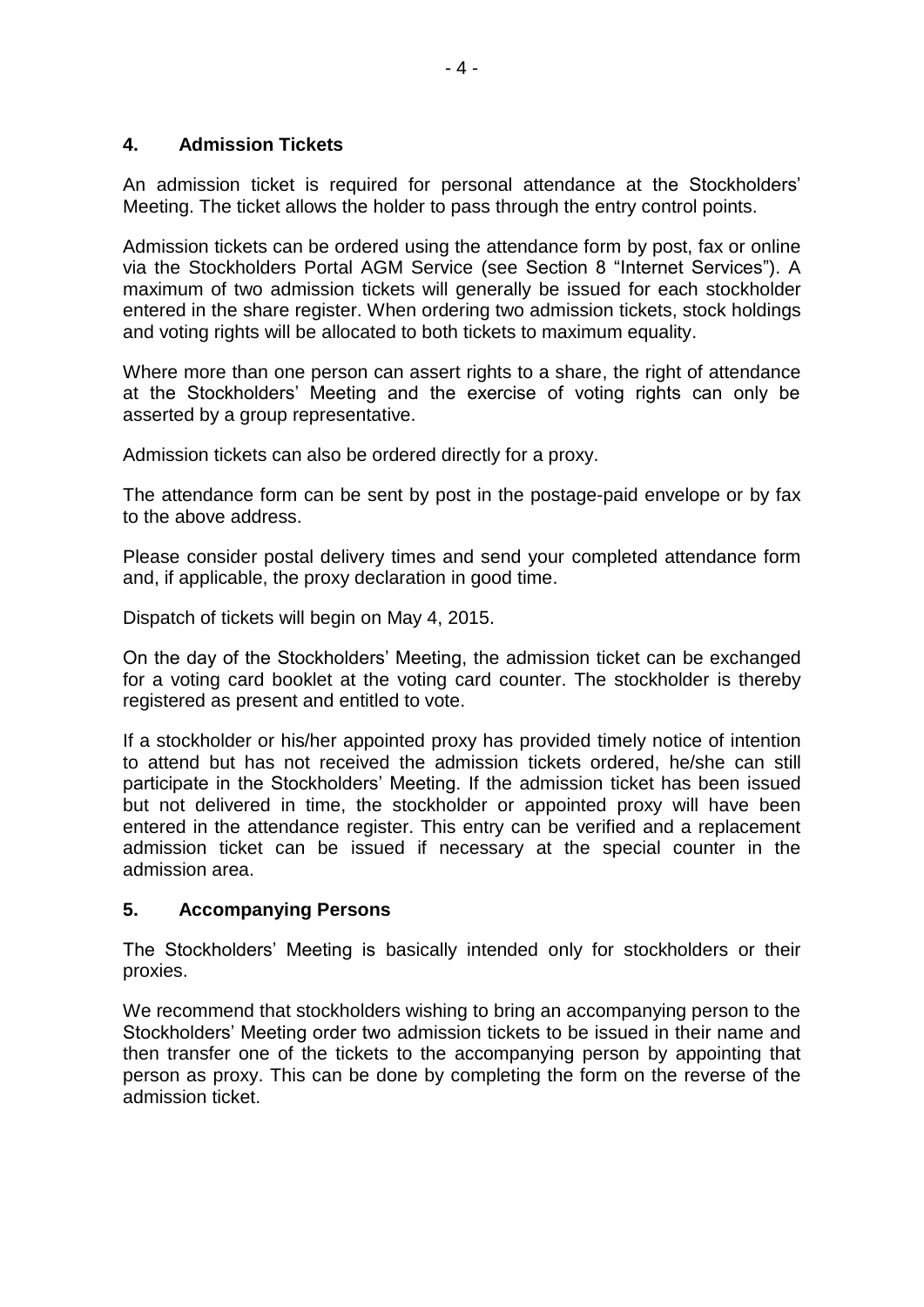# **6. Issuing Proxies and Instructions before the Stockholders' Meeting**

Stockholders may choose to have their voting rights exercised by a proxy or an association of stockholders. Timely notice of intention to attend is also required in such cases (see Section 3, "Notice of Intention to Attend the Stockholders' Meeting").

The following options are among others available for issuing proxies and instructions:

a) Use of the admission ticket

Stockholders who have requested an admission ticket to the Stockholders' Meeting may transfer it to a proxy. In this case the form on the reverse of the admission ticket should be completed and handed to the proxy.

b) Request of an admission ticket for a proxy

An admission ticket for a proxy can be requested directly using the attendance form or online via our "Stockholders Portal - AGM Service" at [www.stockholders](http://www.stockholders-portal.bayer.com/)[portal.bayer.com](http://www.stockholders-portal.bayer.com/) . The request must be received by the deadline (at the latest by May 20, 2015, 24.00 hours). The admission ticket will be sent directly to the proxy.

c) Appointment of a stockholders' association or a credit institution as proxy

Stockholders can also appoint a stockholders' association or credit institution to participate in the Stockholders' Meeting and exercise voting rights as proxy. The necessary authorization should not be sent directly to Bayer AG but rather to the credit institution or stockholders' association of your choice in time to allow the proxy to provide notice of intention to attend the Stockholders' Meeting by May 20, 2015.

To issue voting instructions to the credit institution or stockholders' association you have appointed as proxy, please use the prepared form on the reverse side of the attendance form. Mark the 'yes' field to indicate approval of the individual agenda items or the 'no' field to indicate rejection. If you do not mark a field, your instruction shall be deemed as an abstention. Double markings will be deemed invalid.

We request our stockholders to inquire whether their choice of credit institution or stockholders' association accepts the representation of the voting rights before they are transferred.

d) Appointing the company proxy and issuing instructions

You may also appoint and instruct one of the proxies designated by the company. These are Ms. Claudia Linder, Leverkusen, and Dr. Martin Eisenhauer, Leverkusen. The company's proxies are required to vote solely according to the instructions of the stockholders.

Authorization and instructions to the proxies designated by the company can be issued on the attendance form, which should be sent by post or fax to the above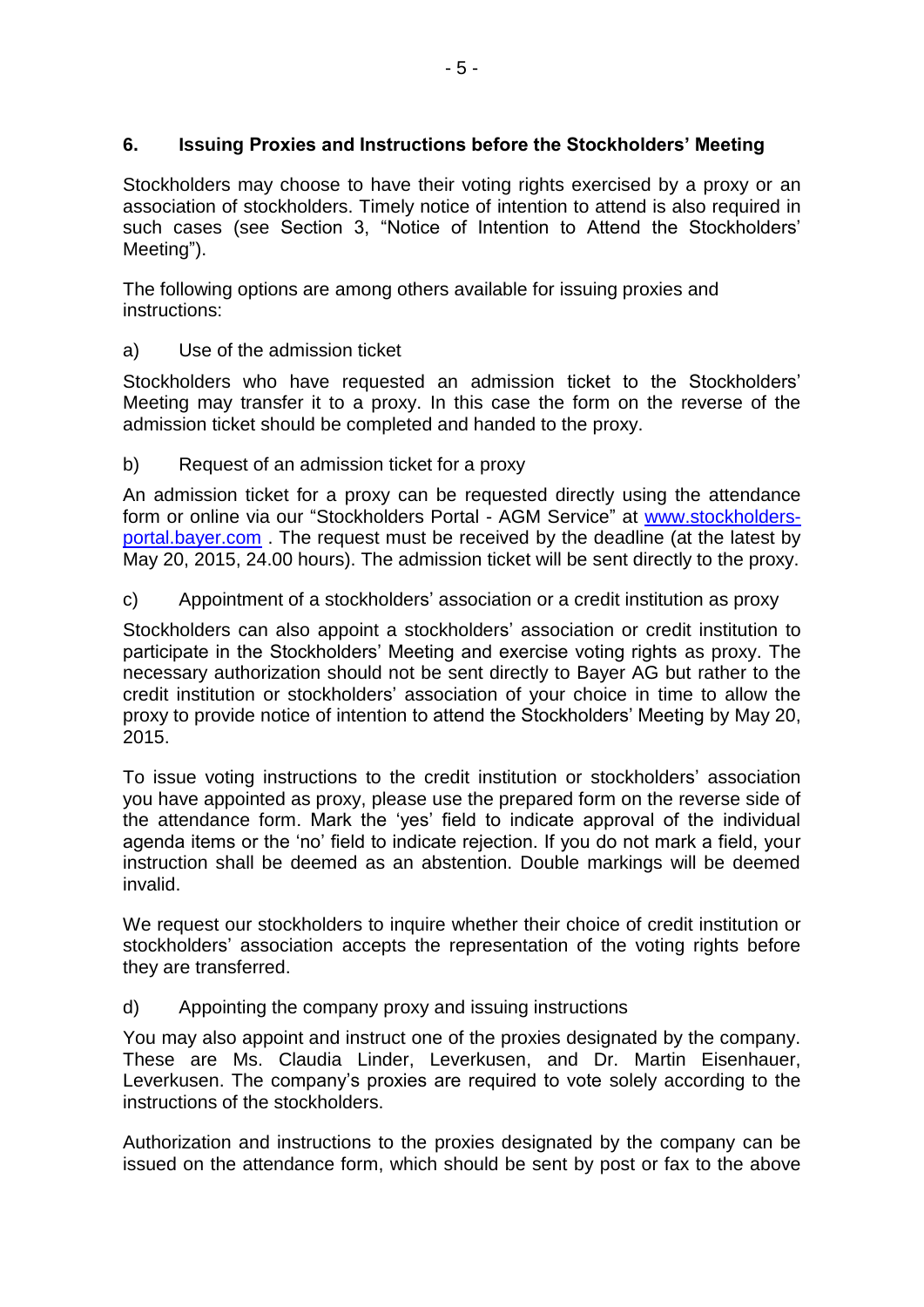address or completed online via our "Stockholders Portal - AGM Service" at [www.stockholders-portal.bayer.com](http://www.stockholders-portal.bayer.com/). Even if notice of intention to attend has been given by Wednesday, May 20, 2015, 24.00 hours (see Notice of Intention to Attend the Stockholders' Meeting), issuance, change or cancellation is possible by post until May 26, 2015 (date of receipt), or by fax or online until May 26, 2015, 12.00 hours.

Please note that authorization and instructions to the company-designated proxies may relate exclusively to the exercise of voting rights. Orders or instructions beyond this, such as the offering of motions, questions or the submission of statements, cannot be issued to these proxies. However, instructions can only be issued with respect to resolutions (including possible amendments) proposed by the Board of Management and/or the Supervisory Board and resolutions proposed by stockholders through an amendment to the agenda according to Section 122, Paragraph 2 of the German Stock Corporations Act (AktG).

If authorization is granted to a person other than the proxy designated by the Company who is not subject to § 135 of the German Stock Corporations Act (AktG) (in particular the appointment of a credit institution or stockholders' association as proxy), the appointment of the proxy can be rescinded in a declaration to the company submitted to the address above.

Evidence that a proxy has been appointed can also be sent by e-mail to the address [bayer.hv@rsgmbh.com.](mailto:bayer.hv@rsgmbh.com) This evidence can only be linked to the attendance form if either the name, birth date and address of the stockholder or the stockholder number are provided. The name and the address of the proxy holder should also be provided so that the admission ticket can be transferred.

Details on how to appoint proxies and issue instructions during the Stockholders' Meeting can be found in Section 12, "Instructions to the Order of Events of the Stockholders' Meeting."

#### **7. Postal Voting**

You can also submit your votes in writing or electronically without attending the Annual Stockholders' Meeting ("Postal Voting"). Here as well, registration must be completed in time (see Section 3 "Notice of Intention to Attend the Stockholders' Meeting" above). The submission of postal votes is restricted to voting on resolutions (including possible amendments) proposed by the Board of Management and/or the Supervisory Board and resolutions proposed by stockholders through an amendment to the agenda according to Section 122 Paragraph 2 of the German Stock Corporations Act (AktG).

Postal votes can be cast in writing or through electronic communication. Votes cast in writing can be submitted to the aforementioned postal address (see Section 3 "Notice of Intention to Attend the Stockholders' Meeting") with the attendance form distributed together with the Notice of the Annual Stockholders' Meeting, and must be received by May 20, 2015.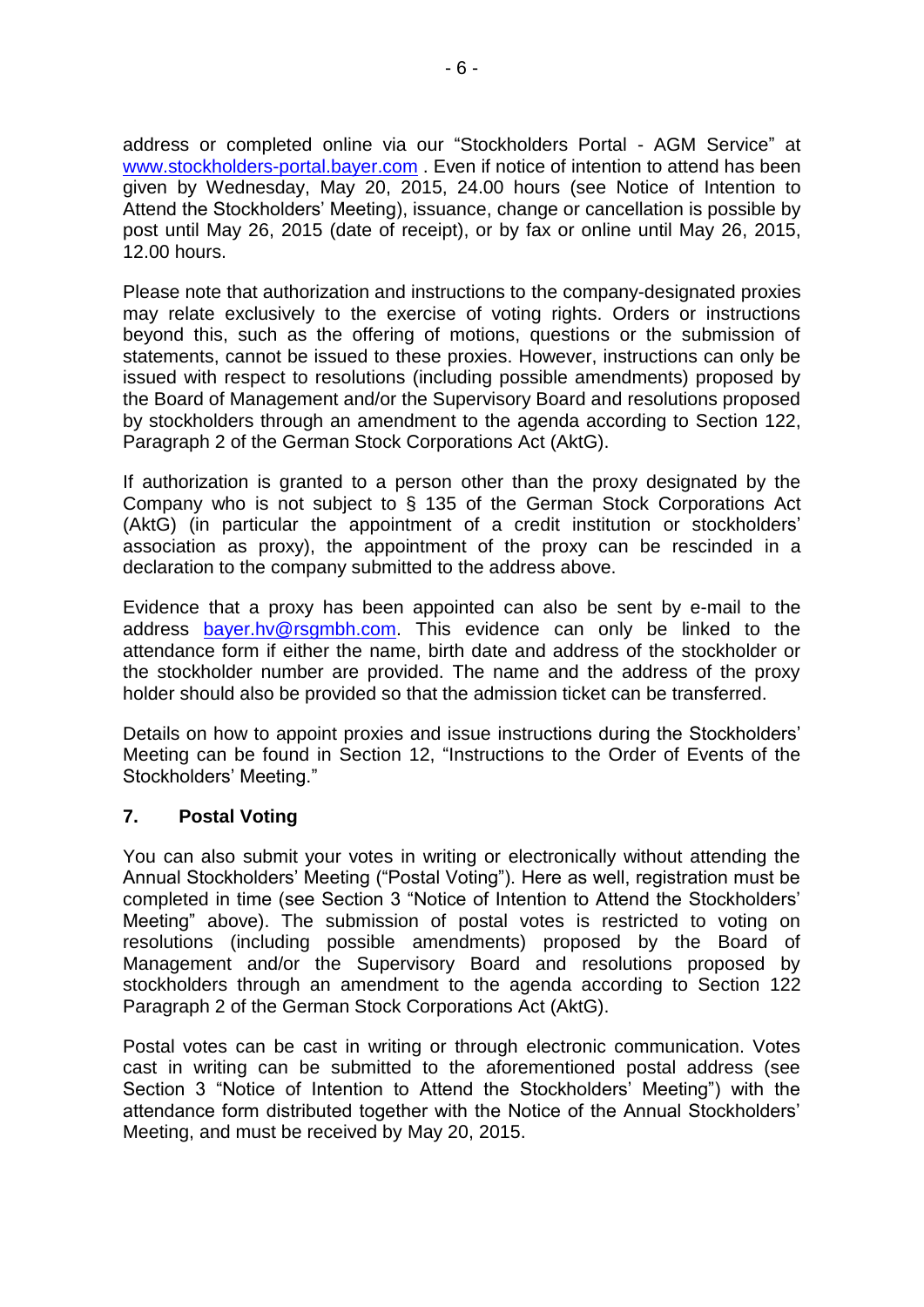Whereas notification of intention to attend the Stockholders' Meeting must be received by midnight on May 20, 2015, postal votes can be submitted to the aforementioned address (see Section 3 "Notice of Intention to Attend the Stockholders' Meeting") until May 26, 2015 (date of receipt).

Postal votes can also be submitted by fax at +49 (0)69-2222-34280 or electronically via the Stockholders Portal - AGM Service (see Section 8 "Internet Services"). Irrespective of the necessary registration deadline of midnight on May 20, 2015, votes can still be submitted by fax or internet until 12.00 noon on May 26, 2015.

The aforementioned submission options and deadlines also apply in the event that a stockholder would like to rescind a postal vote. Should you wish to attend the Annual Stockholders' Meeting despite having previously submitted a postal vote, you may do so. However, this shall be deemed a rescission of your previously cast postal vote.

# **8. Internet Services ("Stockholders Portal AGM Service")**

All information related to the Stockholders' Meeting 2015 is available through the internet at the address [www.bayer.com/stockholders-meeting.](http://www.bayer.com/stockholders-meeting) There you will find the invitation with the complete agenda, all documents to be made available in connection with the Stockholders' Meeting including for example the Annual Report 2014, the annual financial statements 2014 of Bayer AG as well as countermotions as warranted and proposals for election.

The speech of the Chairman of the Board of Management, Dr. Marijn Dekkers, will be broadcasted live via internet. After conclusion of the Stockholders' Meeting, we will also provide the voting results as well as a summarized report of the Meeting on the internet.

Via our Stockholders Portal - AGM Service at [www.stockholders-portal.bayer.com](http://www.stockholders-portal.bayer.com/) you may provide notice of intent to attend the Stockholders' Meeting, order admission tickets for yourself or proxies, appoint company proxies and issue voting instructions, or exercise your voting rights by postal voting. You may also change or cancel authorizations and instructions to company proxies until May 26, 2015, 12.00 hours. This Stockholders' Meeting Service is available from the end of April until May 26, 12.00 hours.

Your personal access information (stockholder number and individual access code) is required for the use of the password-protected internet service and will be sent to stockholders entered in the share register together with the invitation. Stockholders who have already registered for the internet service can use their previously selected user ID and password.

# **9. Countermotions / Election Proposals**

Stockholders may send to the company countermotions and election proposals to the recommendations of the Board of Management and Supervisory Board.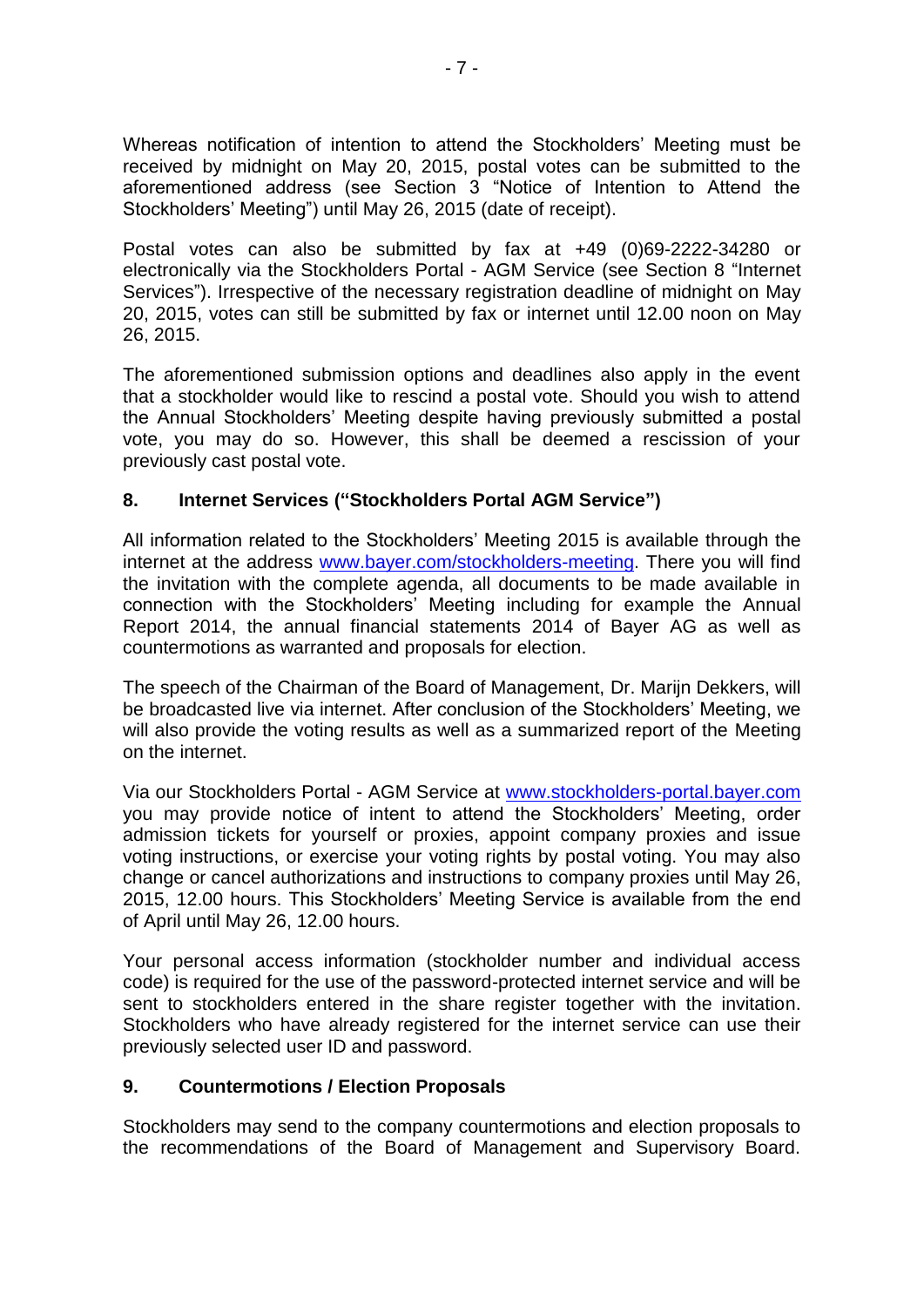Countermotions and election proposals must be sent in a timely manner to the following address:

Bayer Aktiengesellschaft Building Q 26 (Legal Department) Kaiser-Wilhelm-Allee 20 51373 Leverkusen Germany Fax: + 49 (0)214-30-26786 e-mail Address: [hv.gegenantraege@bayer.com](mailto:hv.gegenantraege@bayer.com)

The deadline for submission is May 12, 2015, 24.00 hours.

To submit a motion you must be entered in the share register as a stockholder or be authorized by a stockholder.

Countermotions required to be reported – including the name of the stockholder, the reasoning and any statement by the administration – will be made available on the internet at [www.bayer.com/stockholders-meeting.](http://www.bayer.com/stockholders-meeting) No justification is required for election proposals.

#### **10. Venue**

The 2015 Annual Stockholders' Meeting of Bayer AG will take place at Congress-Centrum Koelnmesse, North Entrance, Hall 9, Deutz-Mülheimer-Straβe 111, 50679 Cologne.

The Stockholders' Meeting begins at 10.00 hours. The meeting halls will open at 8.00 hours.

#### **11. Directions to Venue**

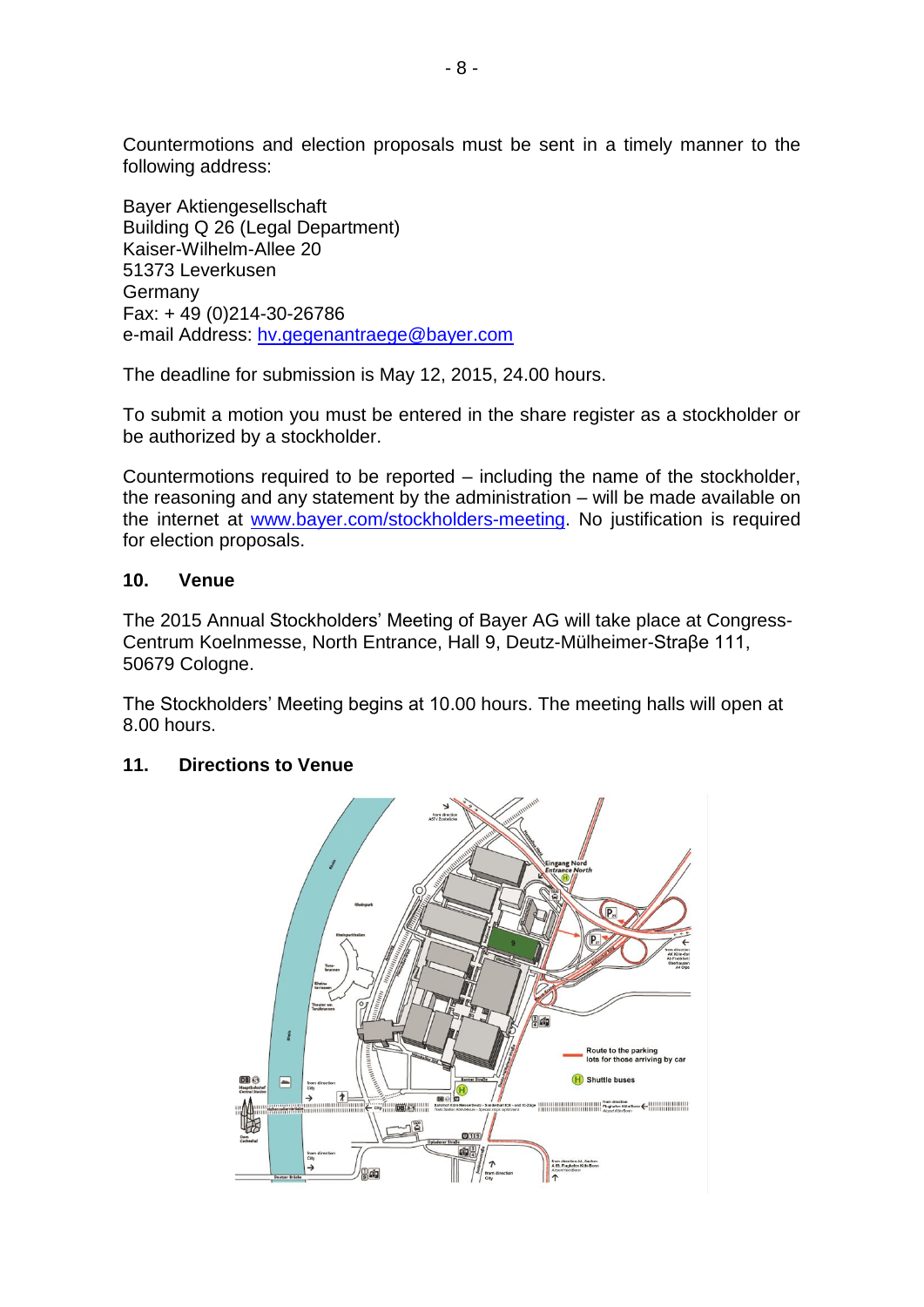

The access routes to the Stockholders' Meeting and to parking places are marked "Messe" and "Hauptversammlung (HV) der Bayer AG." Traffic is generally heavy just before the start of the Stockholders' Meeting. We therefore recommend using public transportation. The nearest train station is Köln Messe/Deutz. Please refer to the plan above for possible rail connections.

The Stockholders' Meeting admission tickets were sent out with a public transportation ticket ("participation ticket"). Once filled out and signed by the stockholder or proxy and in combination with the admission ticket and a photo ID, this ticket entitles free travel to and from the Bayer AG Annual Stockholders' Meeting in the Congress Center of the Cologne Exhibition Center on May 27, 2015 using any bus, tram or regional train ( $2<sup>nd</sup>$  class only) throughout the Rhein-Sieg (VRS) and Rhein-Ruhr (VRR) Transport Authorities' Network. The ticket is not valid for travel on long-distance trains (e.g. ICE and IC/EC) operated by Deutsche Bahn AG.

Please note that the lower portion of the admission ticket is required together with the participation ticket for return travel.

Please arrive early to avoid waiting times at the security checkpoints.

If you are arriving by car, please note that the directions to the venue are located within the Cologne City low-emission zone.

#### **12. Instructions to the Order of Events of the Stockholders' Meeting**

a) Requests for the Floor

If you wish to request the floor during the Stockholders' Meeting we ask that you submit a floor request before the start of the event if possible in the interest of an orderly progression of the discussion. Floor request forms will be provided in the meeting hall at the notification desk next to the stage. Please enter the number of your voting card booklet, your name and the point of the agenda you wish to address. Your floor request will be provided to the meeting chair who will call you in the course of the meeting.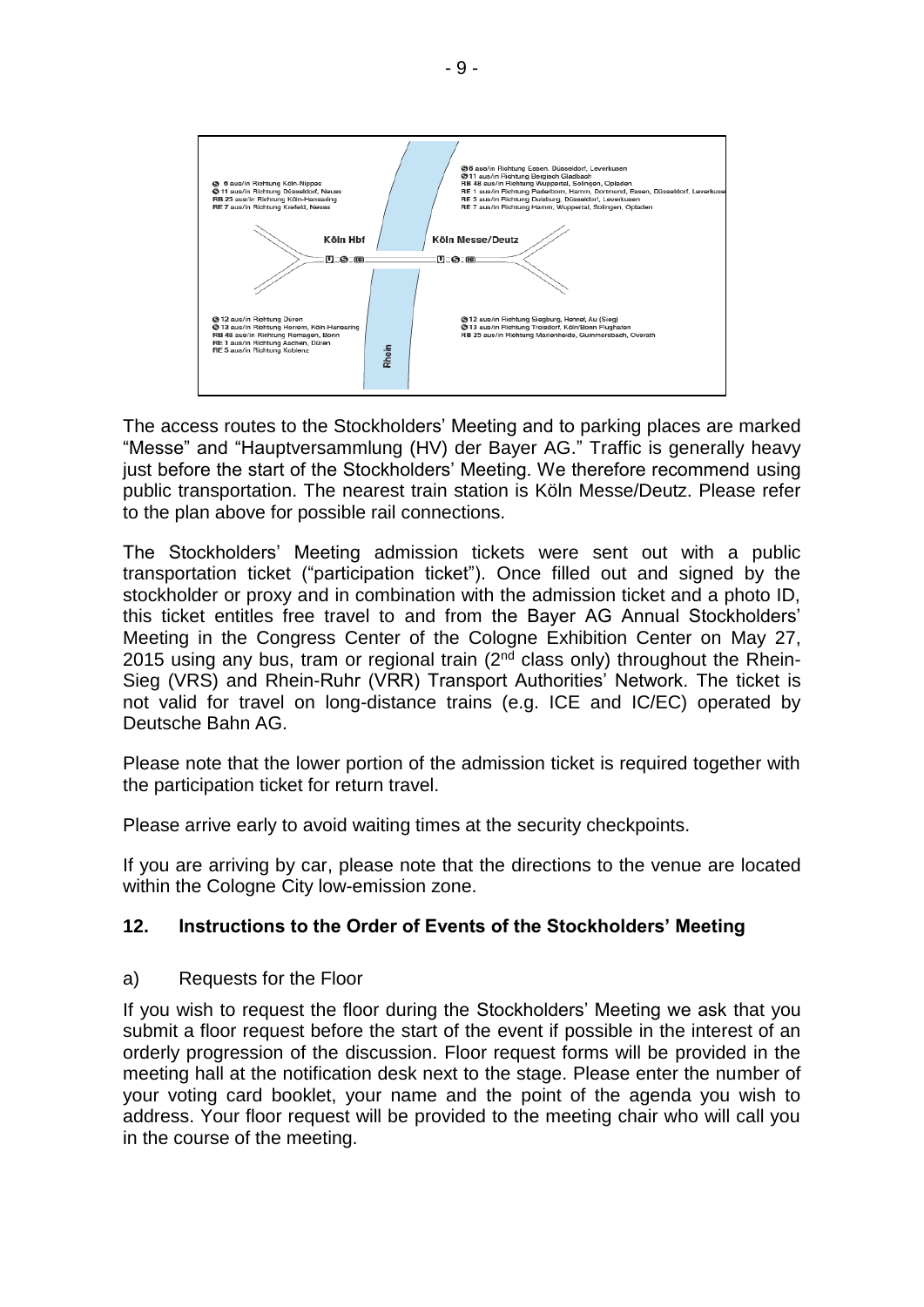Stockholders and stockholder representatives attending the Stockholders' Meeting will be included in a participant directory. Once the chairperson has announced the number of shares represented at the Meeting, the electronic participant directory may be viewed at the notification desk.

# c) Display of Documents and Countermotions

The documents to be made available in connection with the Stockholders' Meeting will be posted on the internet at [www.bayer.com/stockholders-meeting.](http://www.bayer.com/stockholders-meeting) Terminals will be installed in the meeting at which these documents may be viewed. This also applies to countermotions that are required to be reported and proposals for election.

# d) Language

The Stockholders' Meeting will be conducted in German language. This also applies to questions and statements of the shareholders as well as for shareholder representatives. In fact, it is the obligation of every speaker of the floor to take care of a translation into the German language. Presentations and spoken comments can be followed in the meeting hall through simultaneous English translation. For this purpose, Headphones can be borrowed at the information desk. Only a limited number of headphones will be available. The speeches given by Werner Wenning, Chairman of the Supervisory Board of Bayer AG, and Dr. Marijn Dekkers, Chairman of the Board of Management of Bayer AG, will be simultaneously interpreted into English via the internet transmission. There will not be an additional video and audio broadcast of the complete Annual Stockholders' Meeting on the internet.

# e) Planned Voting Procedure

After the conclusion of the discussion, the chairperson will announce the start of voting. The voting cards will only be collected in the meeting hall. In the interest of an efficient voting procedure we request that you move to the hall before or immediately after voting begins. The cumulative voting cards contained in the voting cards booklet will be used for casting votes on individual agenda items. The other voting cards including the reserve voting cards will only be used upon special instruction by the meeting chairperson.

To vote please mark the field of the individual agenda item. Voting will take place according to the accumulation method unless the meeting chairperson announces that voting will take place by a different method. According to this method, the 'yes' and 'no' votes will be counted. If you wish to abstain from voting on individual agenda items, please leave the respective field blank. The voting cards will be collected at your seat in the meeting hall. The meeting chairperson will provide instructions in the case a deviation from the planned procedure should become necessary.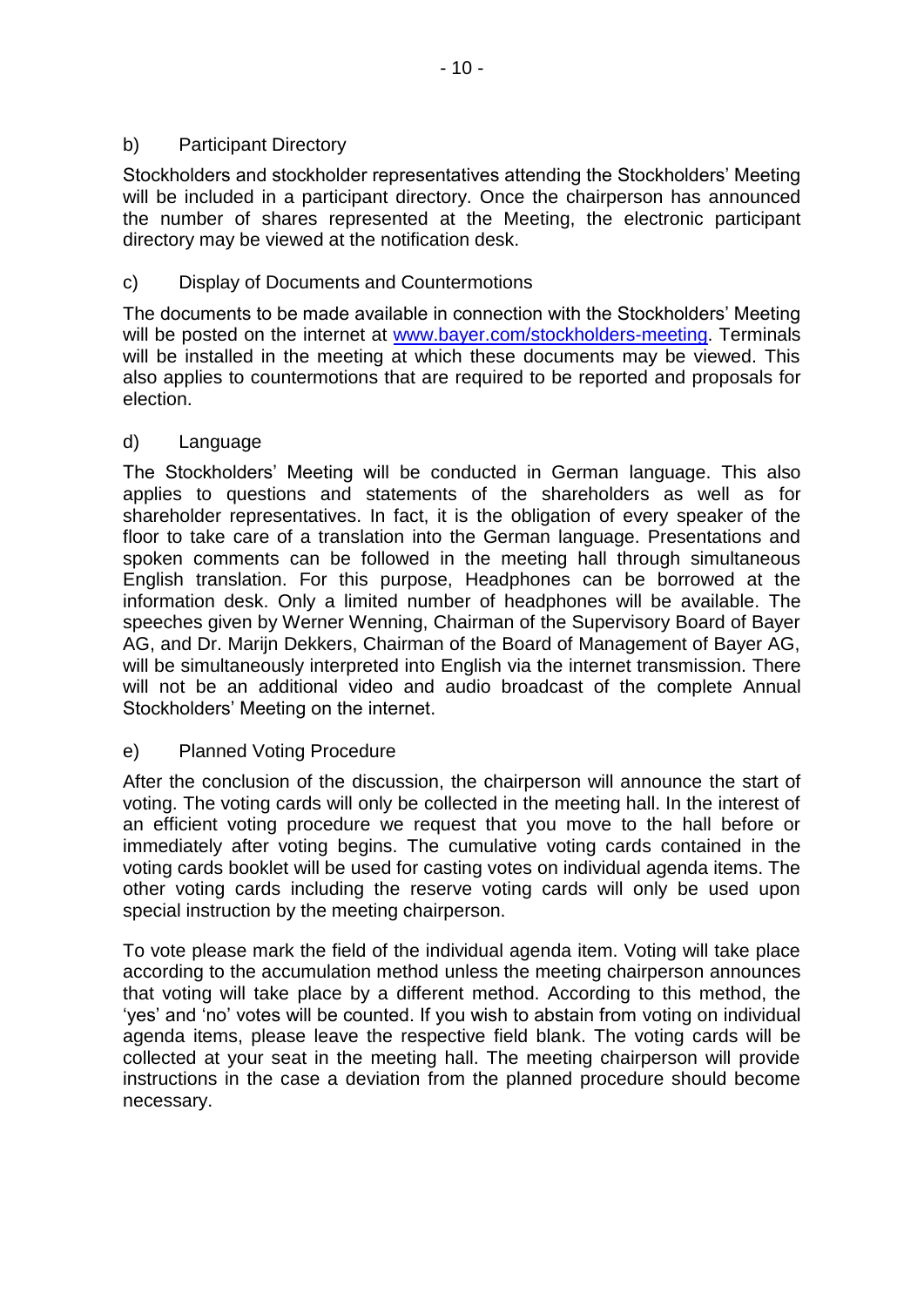# f) Leaving the Stockholders' Meeting

Please inform employees at the exits if you wish to briefly leave the Stockholders' Meeting. In this case the first of two exit cards will be removed from your voting card booklet. On the basis of this card the exiting capital will be recorded and the ratio reduced accordingly. The voting card booklet entitles you to pass through the security checkpoints to re-enter the Stockholders' Meeting. Please then report to the special counter where your entry card will be removed from your voting card booklet. The ratio will be then be increased accordingly. If you wish to permanently leave the Stockholders' Meeting without appointing a proxy, the exit card will be removed from the voting card booklet at the exit. The exiting capital will be recorded and the ratio reduced accordingly.

# g) Appointing a Proxy During the Stockholders' Meeting

If, upon leaving the Stockholders' Meeting for the last time, you wish to transfer your voting rights, we request that you appoint a proxy as follows:

### - Proxy Card with Instruction

To vote in favor of the administration's recommendations on all agenda items, please enter your instruction on the proxy card (last card of the voting card booklet) and mark the respective field. You thereby authorize the company proxies to exercise your voting rights according to your instructions. Please note that specific additional instructions are not permitted for the approval of the administration's recommendations to all items on the agenda. Please surrender the proxy card at the exit.

If you do not wish to issue instructions to vote according to the recommendations of the administration on all agenda items, you will need to issue specific instructions for all agenda items. Please mark the respective fields. If you wish to abstain from voting on certain items, please do not mark any field corresponding to these items. If you have appointed one of the company proxies to vote on your behalf, he or she is required to exercise the voting rights according to the instructions issued by you. Please surrender the proxy card at the exit.

# - Proxy Card

If you wish to authorize another participant to exercise the voting rights during the Stockholders' Meeting, please complete the proxy card contained in the voting card booklet. Please surrender this card at the exit. The purpose of this is to update the attendance register. Hand the voting card booklet over to the person authorized by you.

#### h) Confirmation of Participation

Stockholders wishing to receive confirmation of their participation in the Stockholders' Meeting can obtain it at the information desk on the exhibition boulevard.